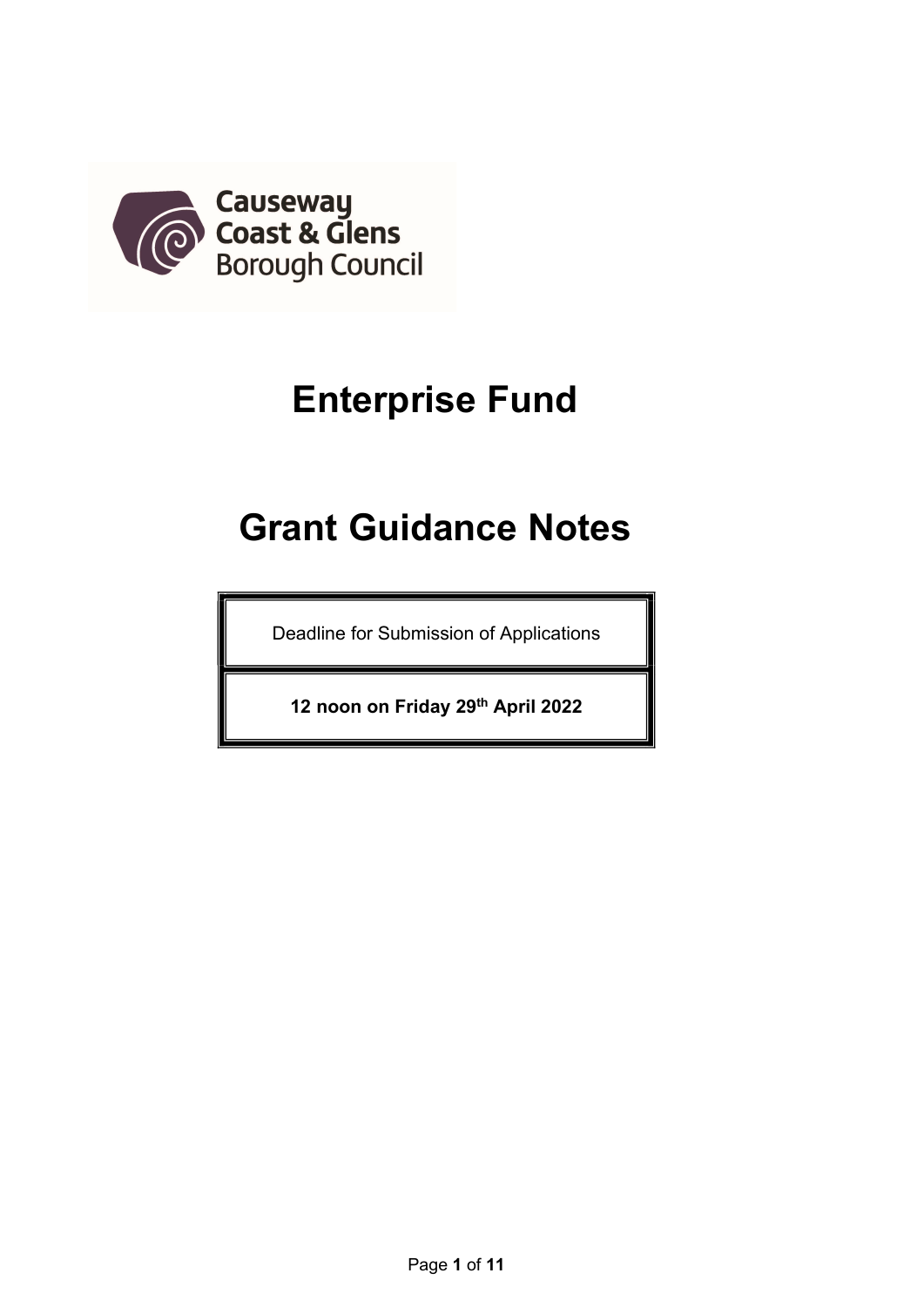# **Contents**

# 1.0 Introduction

- 1.1. Purpose of Grant Programme
- 1.2 Strategic Fit
- 1.3 Level of Grant Award
- 1.4 General Principles
- 1.5 Who can apply?
- 1.6 What can be funded?
- 1.7 What cannot be funded?
- 1.8 Exclusions

# 2.0 How to answer the questions

# 3.0 How we assess and score your application

- 3.1 Eligibility Assessment
- 3.2 What if an application is not eligible?
- 3.3 Assessment and Scoring
- 3.4 How decisions are made
- 3.5 What happens if an application is successful?
- 3.6 What happens if an application is unsuccessful?
- 3.7 Grant Application Assessment Schedule
- 3.8 Application Process

# Appendix 1

Data Protection Act Freedom of Information Act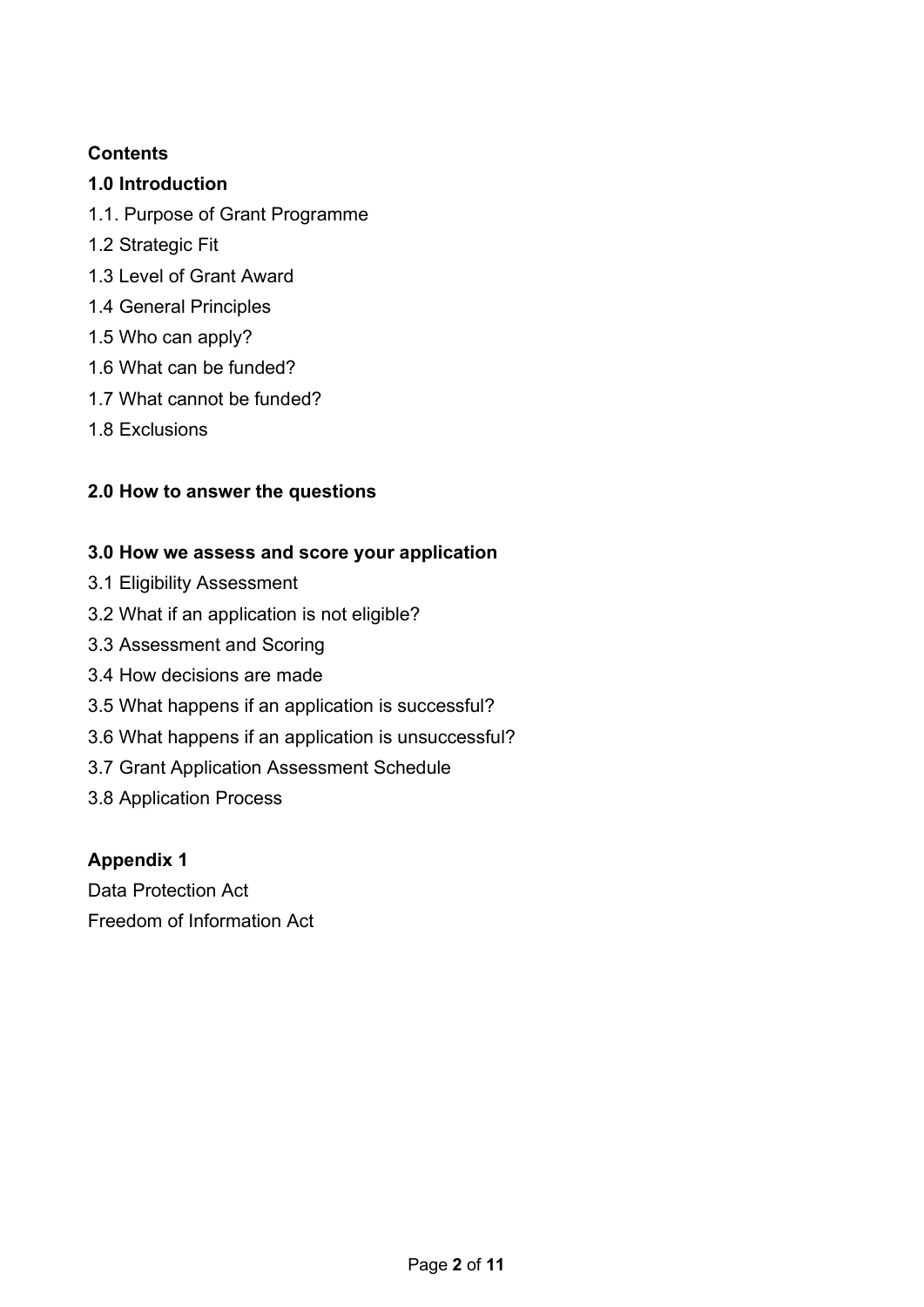#### 1. Introduction

The Enterprise Fund is about developing those young businesses that need assistance in taking the next step in their growth plan. This may be funding towards a new piece of equipment, developing I.T. infrastructure, implementing a significant marketing campaign, product and design development and so forth.

This fund is aimed at supporting businesses, with a track record of two years or less, to address barriers to growth using innovative approaches.

You may find it helpful to discuss your project with a member of staff within Council's Economic Development Team before submitting your application:

Bridget McCaughan Tel: 07976 510924 bridget.mccaughan@causewaycoastandglens.gov.uk

#### 1.1 Purpose of grant programme

Council recognises the incredible entrepreneurial spirit of many people across the Borough who have established businesses which contribute towards the economic prosperity of the area. In order to support a new generation of entrepreneurs, Council has established an annual fund – the total of which is variable, and dependent on available budget - to support young businesses that have been trading less than two years.

#### 1.2 Strategic Fit

The fund links to Council's Corporate and Community Plans under the following themes:

#### Council Strategic Theme: Accelerating our Economy and Contributing to **Prosperity**

Council will work with its partners to maximise business start-up opportunities and encourage existing enterprises to grow and prosper.

#### Community Planning Outcomes:

#### Population Outcome

All people of Causeway Coast and Glens will contribute to and benefit from a thriving economy built on a culture of growth, entrepreneurship, innovation and learning.

#### **Outcome**

The Causeway Coast & Glens area provides opportunities for all to contribute to and engage in a more prosperous and fair economy.

If your application is successful, you will be contractually obliged to provide information to Council's Economic Development Officers. This will include monitoring progress and expenditure incurred, discussing challenges or obstacles and fulfilling the reporting requirements stipulated in the Letter of Offer.

Please do not apply if you cannot fulfil these requirements.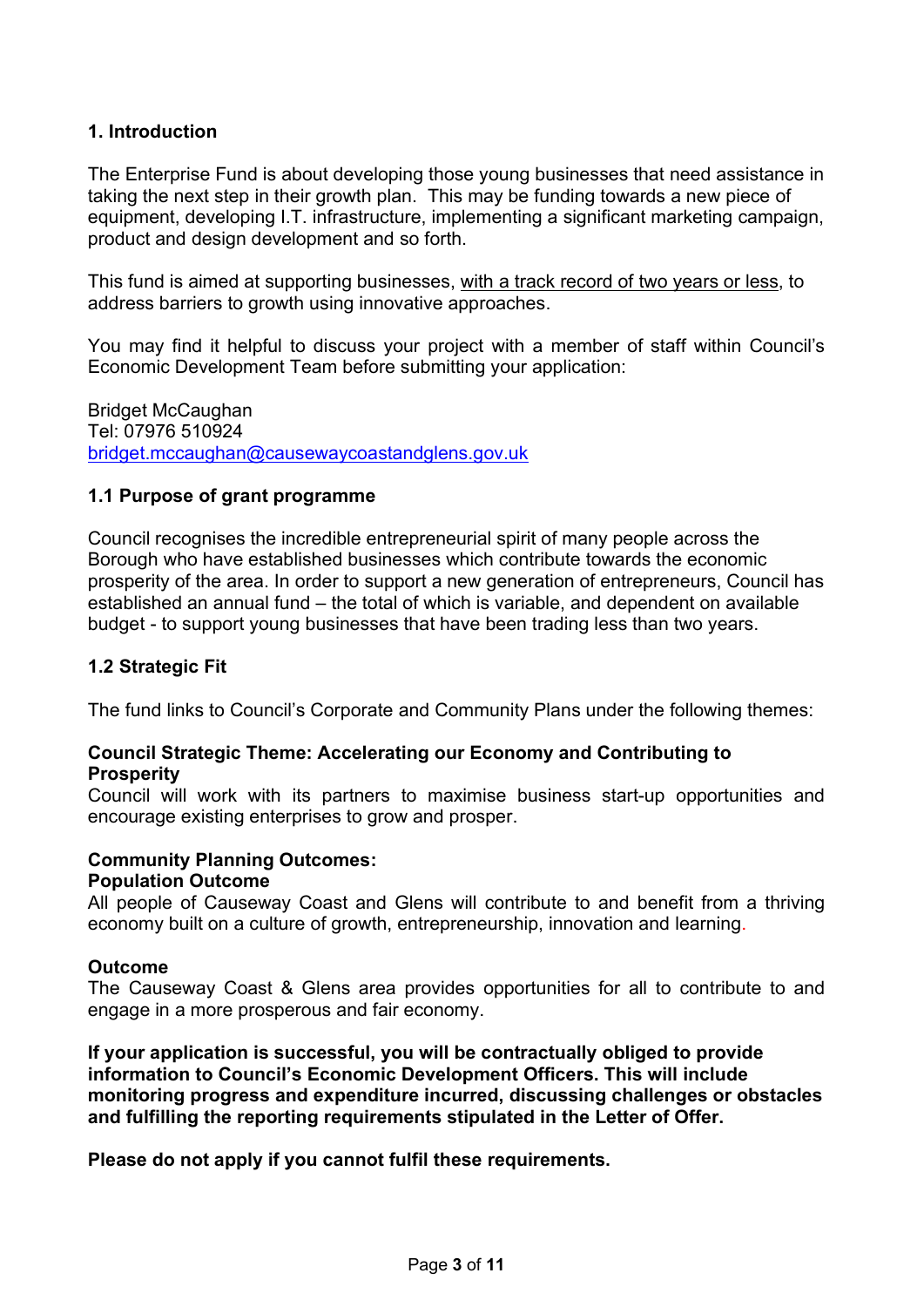# 1.3 Level of Grant Award

The Enterprise Fund can provide funding of up to 100% costs up to a maximum of £5,000. The total cost of the project must not exceed £10,000. Match funding is not a requirement. Applicant businesses must be in a position to pay for items and claim the money from Council retrospectively.

This is a competitive process and all grant awards will be determined on the basis of merit. Applicants are advised that organisations that have been successful in securing Council funding in the past will not automatically be guaranteed funding in the future. Council reserves the right to reduce the amount of funding awarded if we do not consider that the amount applied for represents value for money or if there are insufficient funds available to meet the request.

Please Note: Successful applicants will have to provide all evidence requested once the project expenditure is complete. This will include original receipts, business bank statements, or any other documentation deemed necessary. This list is not exhaustive. If requested documentation is not supplied, payment will be withheld. Please do not apply for funding if you cannot supply these items.

#### 1.4 General principles

In line with Council's Grant Funding Policy, the overarching principle for all Council grant funding is that of meeting local needs which have been identified and prioritised by Council or by others and acknowledged by Council. Any activity that cannot be shown to meet the following basic requirements will not be provided with funding:

- Have a clearly identified need i.e., the application addresses barriers to growth which the business faces.
- Can deliver outcomes which meet this need.
- In the case of this funding, deliver improved profits, increased employment, entry into new markets, cost effective and quality service provision, fitting with the purpose and remit of the funding.
- Be undertaken by a credible, viable business with the capacity to deliver the project as stated.
- Reflect the statutory remit of Causeway Coast and Glens Borough Council aligning with the Council's Corporate Plan, the relevant Service Plan and meets the specific criteria of the fund.
- Applicants must demonstrate their commitment to promoting Good Relations and Equality of Opportunity.
- In the interests of transparency, equality and accountability, all eligible applicants will have a right of appeal should their application be rejected.
- While all applications are treated on the basis of merit, Council would particularly welcome applications from young people, women and under-represented groups from Section 75 groupings.

All projects must be completed, paid in full, cleared the business bank account and claimed before Friday 17th February 2023. There is no provision for extending this deadline.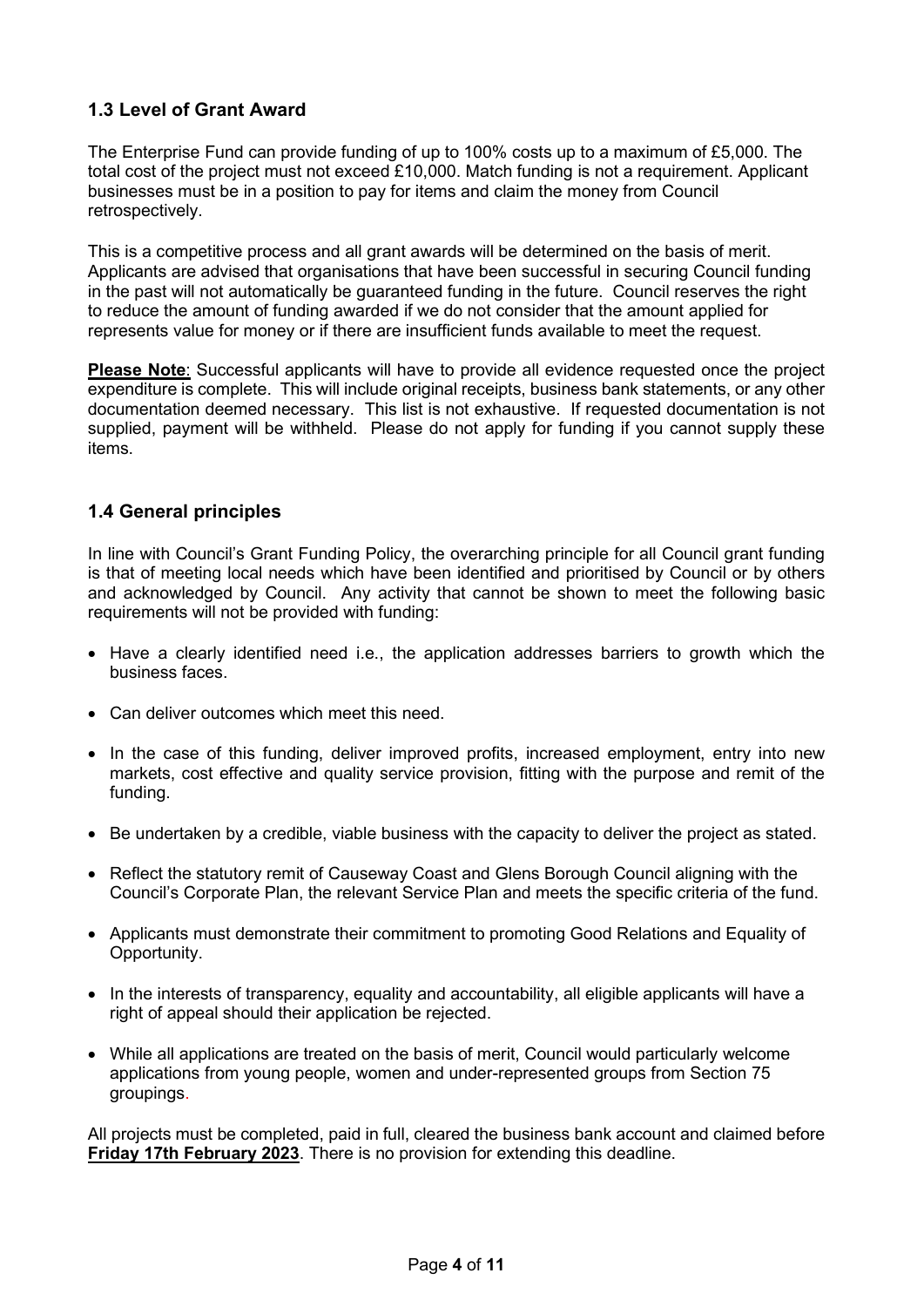# 1.5 Who can apply?

The initial criteria for application are as follows:

- All applicant businesses and social enterprises must be within the Causeway Coast and Glens Borough Council area and actively trading commercially.
- All applicants must have completed the Business Start Programme available through Enterprise Causeway and Roe Valley Enterprises – within the last two years – or have a fit for purpose business plan from other sources completed within the last two years.
- All applicants must have a business bank (or other financial institution) account for the sole purpose of their business – i.e. separate from personal finances.

Only businesses that meet these criteria can apply to the Enterprise Fund. Please note, a business plan within the last two years and recent business bank statement dated within the last three months must be supplied at application stage. This is mandatory and an application will not proceed without them.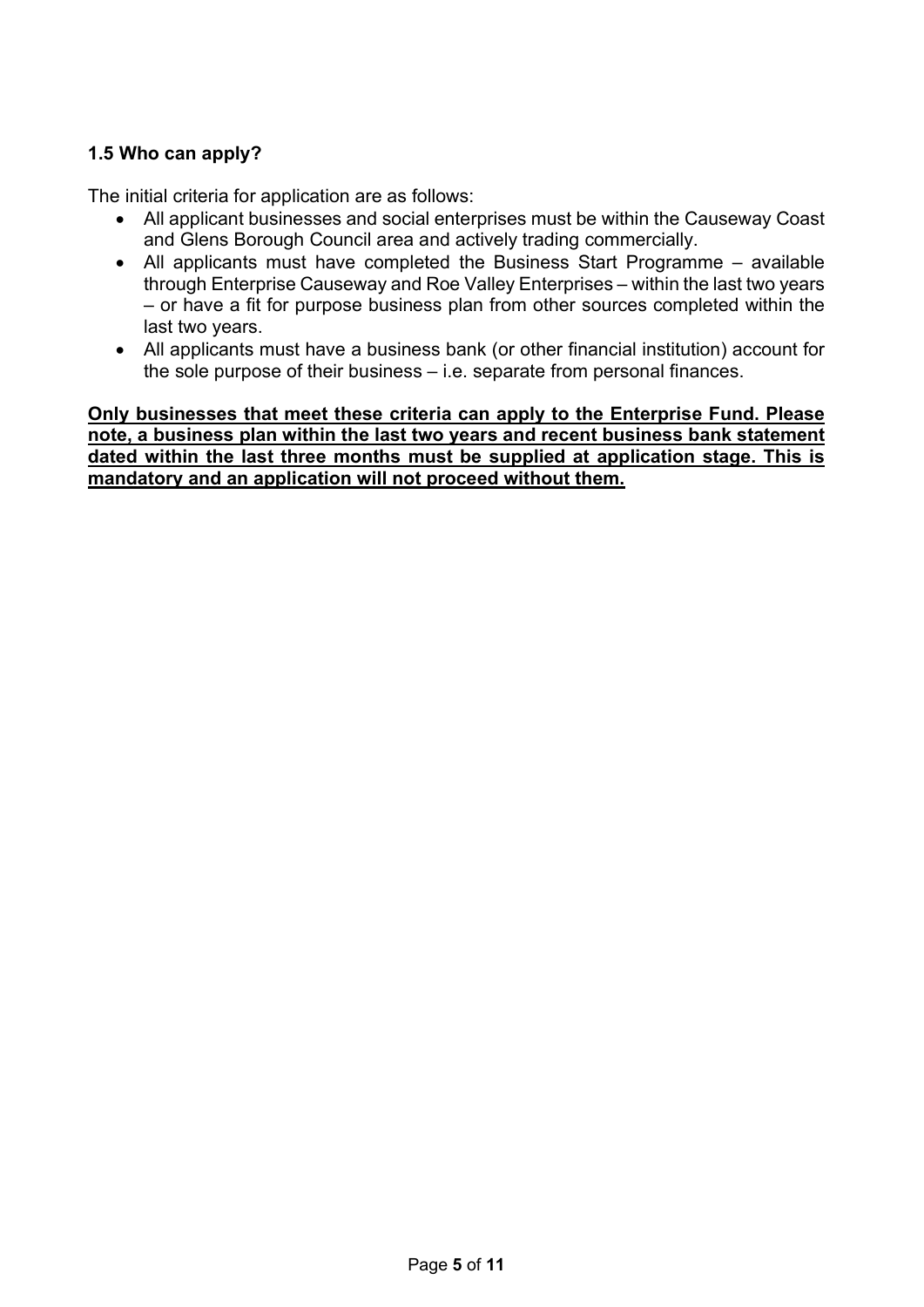# 1.6 What can be funded?

Examples of expenditure that can be funded through this grant include:

- New equipment linked to creating new jobs or introducing innovative approaches leading to increased profitability
- Developing I.T systems which can demonstrably lead to increased profitability
- Implementing a significant marketing campaign which will lead to increased sales
- Development of a marketing support programme or sales research which will led to the business entering new markets

#### 1.7 Who cannot be funded?

This funding programme will not award grants to the following:-

- Businesses whose address is outside the Causeway Coast and Glens Borough Council area
- Businesses with charitable fundraising as their main focus
- Political Organisations
- Businesses previously in receipt of an Enterprise Fund award from Council
- Businesses yet to commence trading
- Any business where there are ethical or reputational considerations e.g. gambling, money lending, adult entertainment, tobacco products or cannabis products not authorised as medicines, debt factoring, hire purchase financing; pyramid schemes; projects which have as their object the promotion of political or religious views; illegal or immoral activities.
- Any other business that the Council may from time to time deem to be ineligible.

#### 1.8 Exclusions

The purpose of this funding is to support innovation. In general, the following will not be eligible for funding:-

- Retrospective expenditure where services/items have already been obtained and paid
- Applications received after the closing date as specified
- Costs that are not auditable e.g. cash payments unsupported by an approved petty cash system
- Costs towards ongoing running costs (e.g. electricity, rent, rates, insurance etc.)
- Building costs, Capital Improvements or refurbishments of any property
- On-going Licence Fees
- Loan Repayments
- Mobile Assets e.g. bicycles, cars, vans, lorries, boats, trailers, horse-boxes, diggers
- Second-hand equipment including refurbished equipment
- General maintenance or refurbishment works
- Servicing of existing equipment
- Training Costs
- Information Websites with no online purchasing capabilities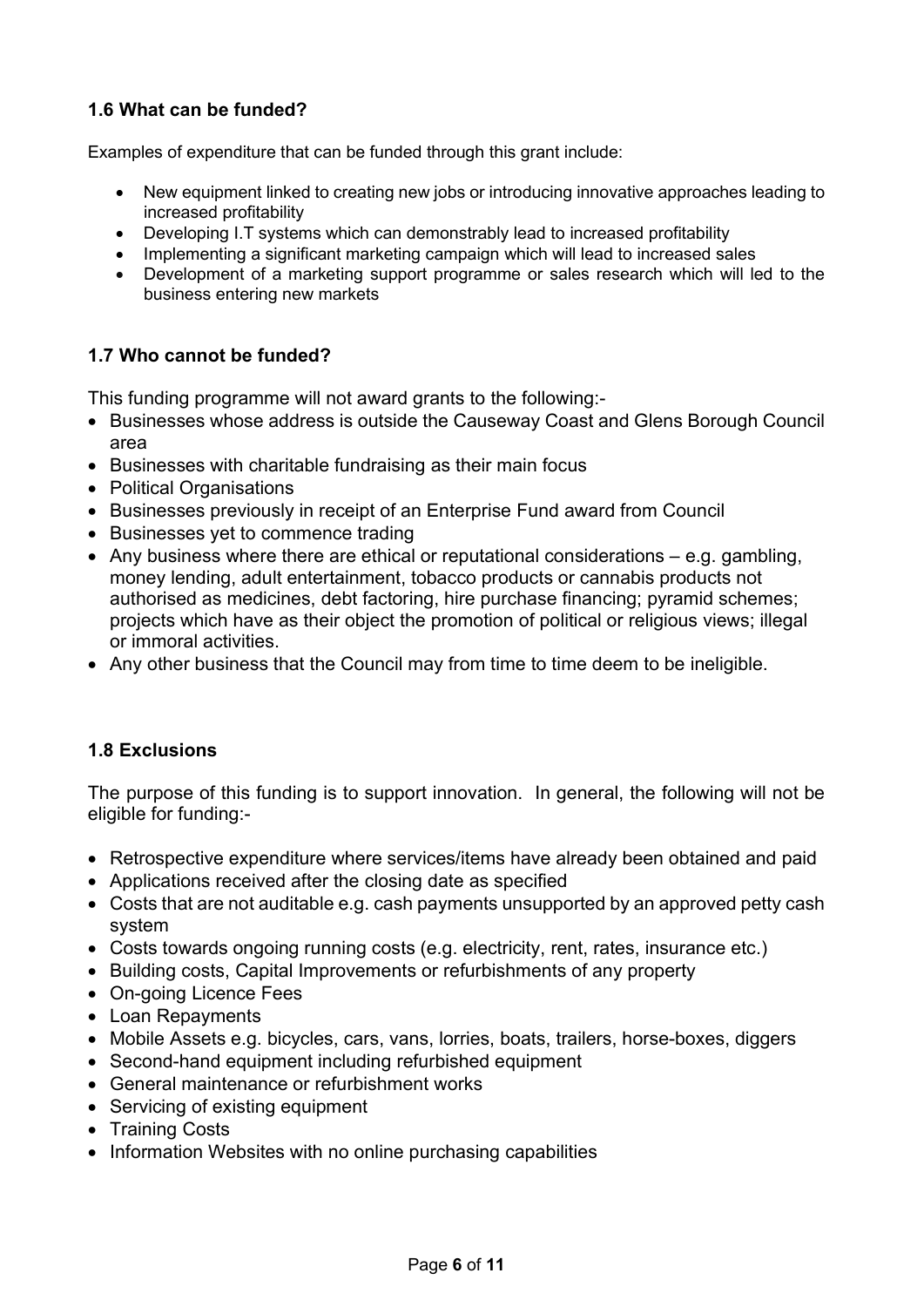- Consumable items that are used by the business and replaced regularly because they wear out or are used up e.g. printer ink, high-vis vests for staff, hand sanitiser
- Costs towards banking charges and / or repayment of debt
- Costs that can be claimed back from elsewhere e.g. VAT.
- Activities which are party-political in intention, use or presentation
- Salary costs
- Alcohol, gratuities, gifts and prizes
- Purchase of stock for general trading purposes

#### 2.0 How to answer the questions

Applications for financial assistance from Causeway Coast and Glens Borough Council for Enterprise Fund 2022 should be submitted online at

www.causewaycoastandglens.gov.uk/grantsandfunding

Guidance on completing the application online is provided via the web-site link.

#### All sections must be completed as fully and concisely as possible. Please note maximum word limits per question.

Applicants should not presume that information contained within a business plan will be taken into account. If information is relevant to a specific question within the application, make sure it is included in the answer to that question.

#### 3.0 How we assess and score your application

Every application that is received will be assessed for the following:

- To ensure that the business is eligible to apply to this particular grant programme.
- For reassurance of each applicant's capability to deliver the proposal, and
- How well the proposal meets the business's needs and tackles barriers to growth

An acknowledgement receipt will be electronically issued to you once your submission has been received. The Funding Unit will assess your application for eligibility. If your application is eligible to apply for grant aid from the Enterprise Fund, it will be forwarded to the relevant service area for a full assessment and scoring against the stated criteria.

#### 3.1 Eligibility Assessment

The assessments in respect of Part 1 of the application form are awarded a pass or fail eligibility rating.

If the business, based on the information supplied, is able to satisfy the Council of their eligibility to draw down the grant, they will progress to the next part of the process.

If the business, based on the information supplied, is not able to satisfy the Council of their eligibility to draw down the grant, they will be advised of specific omissions / shortcomings and how these can be addressed to help prepare them for any future funding requests.

#### 3.2 What if an application is not eligible?

If your application is not eligible, you will be notified immediately and the reasons will be outlined to you. Your application will not proceed to assessment and scoring.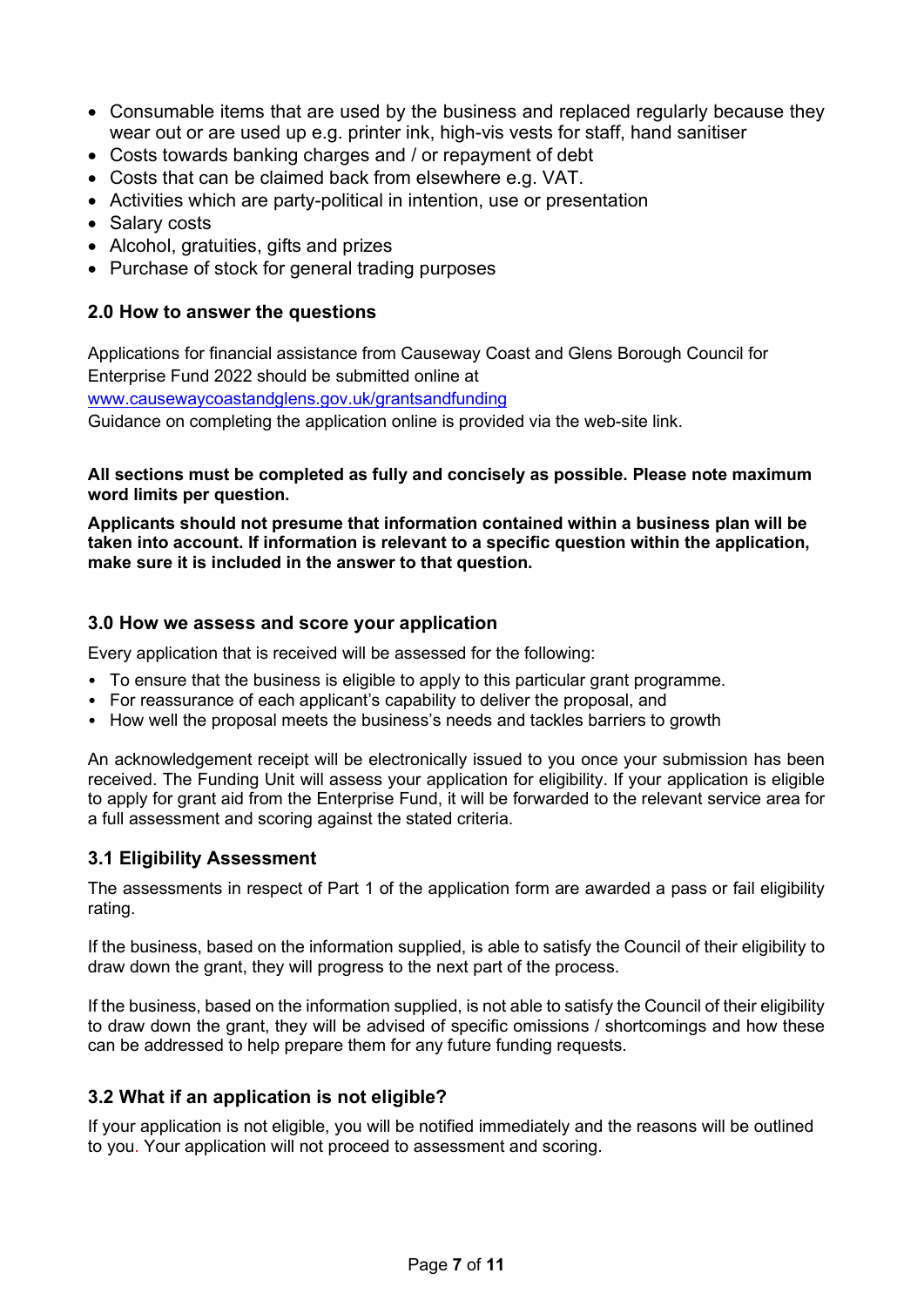If a business is not eligible for funding through the Enterprise Fund, businesses may wish to contact Council's Business Support Team who can help signpost to other sources of support.

### 3.3 Assessment and Scoring

If the business, based on the information supplied, is able to satisfy the Council of their eligibility for the Enterprise Fund they will be scored according to established assessment criteria shown in the table below.

| n<br>Unacceptable      | Nil or inadequate response. Fails to address the question or demonstrate an ability to meet<br>the requirement.                                                                                                                                                                            |  |  |
|------------------------|--------------------------------------------------------------------------------------------------------------------------------------------------------------------------------------------------------------------------------------------------------------------------------------------|--|--|
| Very Poor              | Response is partially relevant but generally very poor. The response addresses some<br>elements of the requirement but contains insufficient/limited detail or explanation to<br>demonstrate how the requirement will be fulfilled. An unacceptable response with serious<br>reservations. |  |  |
| $\overline{2}$<br>Poor | Response is partially relevant but generally poor. The response addresses some elements<br>of the requirement but contains insufficient/limited detail or explanation to demonstrate how<br>the requirement will be fulfilled. A response with reservations.                               |  |  |
| 3<br>Average           | Response is relevant and average. The response addresses a broad understanding of the<br>requirement but may lack details on how the requirement will be fulfilled in certain areas.                                                                                                       |  |  |
| 4<br>Good              | Response is relevant and good. The response is sufficiently detailed to demonstrate a good<br>understanding and provides details on how the requirements will be fulfilled. Good<br>supporting evidence supplied.                                                                          |  |  |
| 5<br><b>Excellent</b>  | Response is completely relevant and excellent overall. The response is comprehensive,<br>unambiguous and demonstrates a thorough understanding of the requirement and provides<br>details of how the requirement will be met in full.                                                      |  |  |

All questions will be scored out of 5 and weighting will be applied as detailed below

|              | Criteria                                                                                                                                                   | Score out of a<br>possible 5 | Weighting      | Possible Score |
|--------------|------------------------------------------------------------------------------------------------------------------------------------------------------------|------------------------------|----------------|----------------|
|              | Clear and concise evidence of<br>the need for the project within<br>the scope of the fund                                                                  |                              | X <sub>3</sub> | 15             |
| 2            | Clear and realistic outcomes set<br>for the project e.g. increase in<br>profit, employment, new<br>markets entered, new products<br>or services introduced |                              | X <sub>3</sub> | 15             |
| $\mathbf{3}$ | Project demonstrates innovation<br>in the marketplace or in<br>business practices                                                                          |                              | X <sub>2</sub> | 10             |
| 4            | Ability, skills and experience of<br>the business which enables<br>them to deliver the project                                                             |                              | X <sub>2</sub> | 10             |

#### Applications must score at least 65% in order to avail of funding.

Applicants will be ranked according to score obtained and available funding allocated to highest ranking applications. Applicants who fail to achieve a score of at least 65% will be advised that they have been unsuccessful.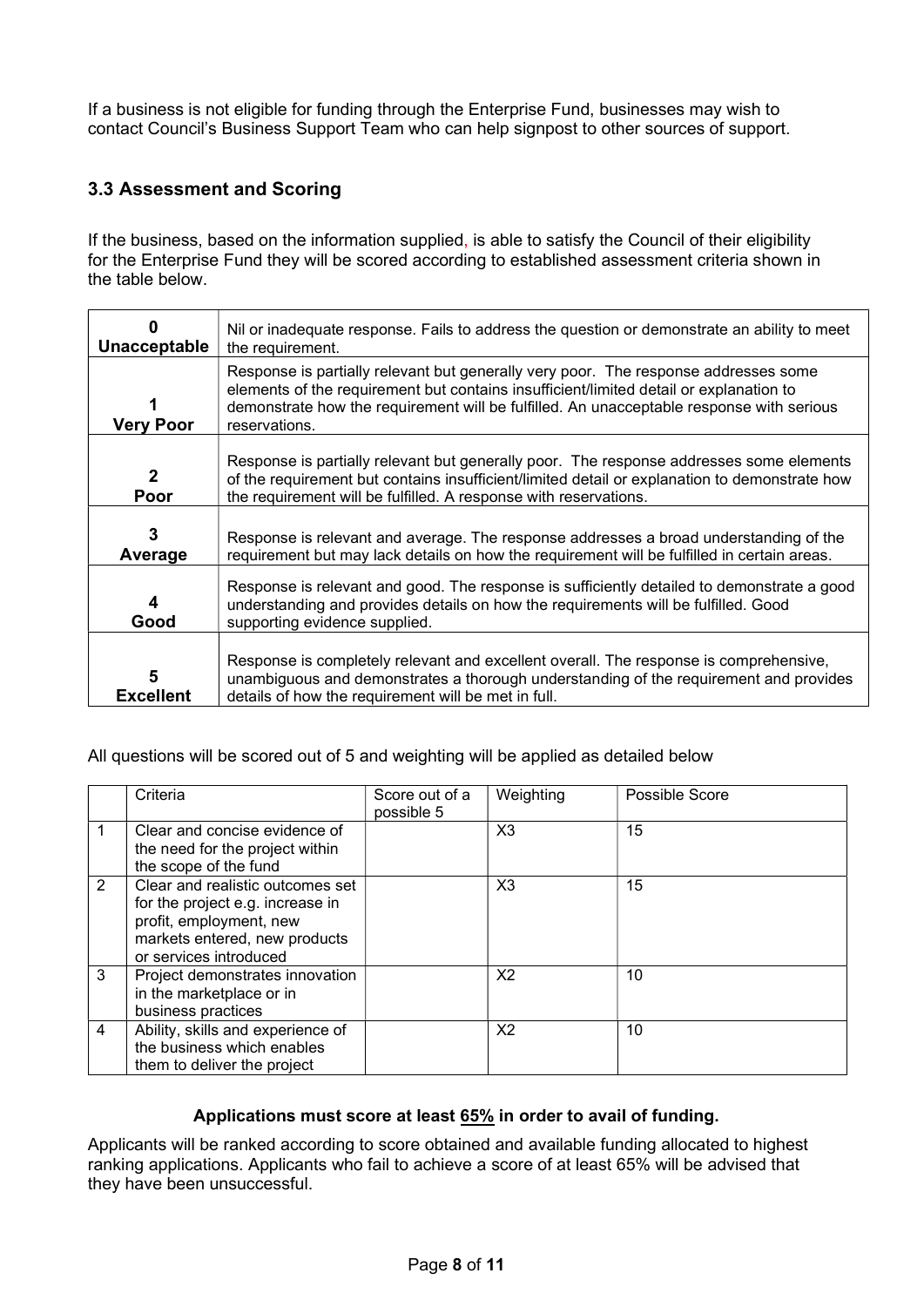#### 3.4 How decisions are made

When the scores are finalised, the applications will be presented to the Leisure and Development Committee for consideration and recommendation to full Council for approval.

It will be at this point, that the successful/unsuccessful applicants will be notified.

#### 3.5 What happens if an application is successful?

If an application is successful, Council will issue an electronic Letter of Offer which is a legal agreement with the business to deliver on the proposals outlined in their application form.

Signed Letters of Offer must be returned within 14 days of receipt.

If successful, businesses can avail of support that will explain the processes and procedures that relate to programme monitoring, submitting a financial claim, requesting a change to programme, promoting Council's support for the programme, monitoring and evaluation requirements and the process of verification.

Council funding is normally paid retrospectively. Grants can be released in two instalments – 50% of the grant will be awarded upfront if the business can demonstrate that it does not have sufficient reserves, followed by remaining 50% once evaluation/financial claim is verified satisfactorily.

Businesses are required to submit an end of project evaluation report. Council Officers may also arrange post-project site visits.

#### 3.6 What happens if an application is unsuccessful?

If an application is not successful, officers from the Council will be available to go through the application with the business and provide practical developmental support to address areas of concern.

An Appeals Process / Review Procedure is also available if an application is unsuccessful. The purpose of this is to ensure that the decisions taken and procedures followed for individual applications are applied fairly and consistently.

The Review will provide an independent process through which an applicant will have the opportunity to demonstrate to the Review Panel that either:

- the outcome was unreasonable or
- that the proper procedures were not followed

Appeals on any other grounds will not be considered.

#### 3.7 Grant Application Assessment Schedule

Enterprise Fund will be open for applications according to the table below: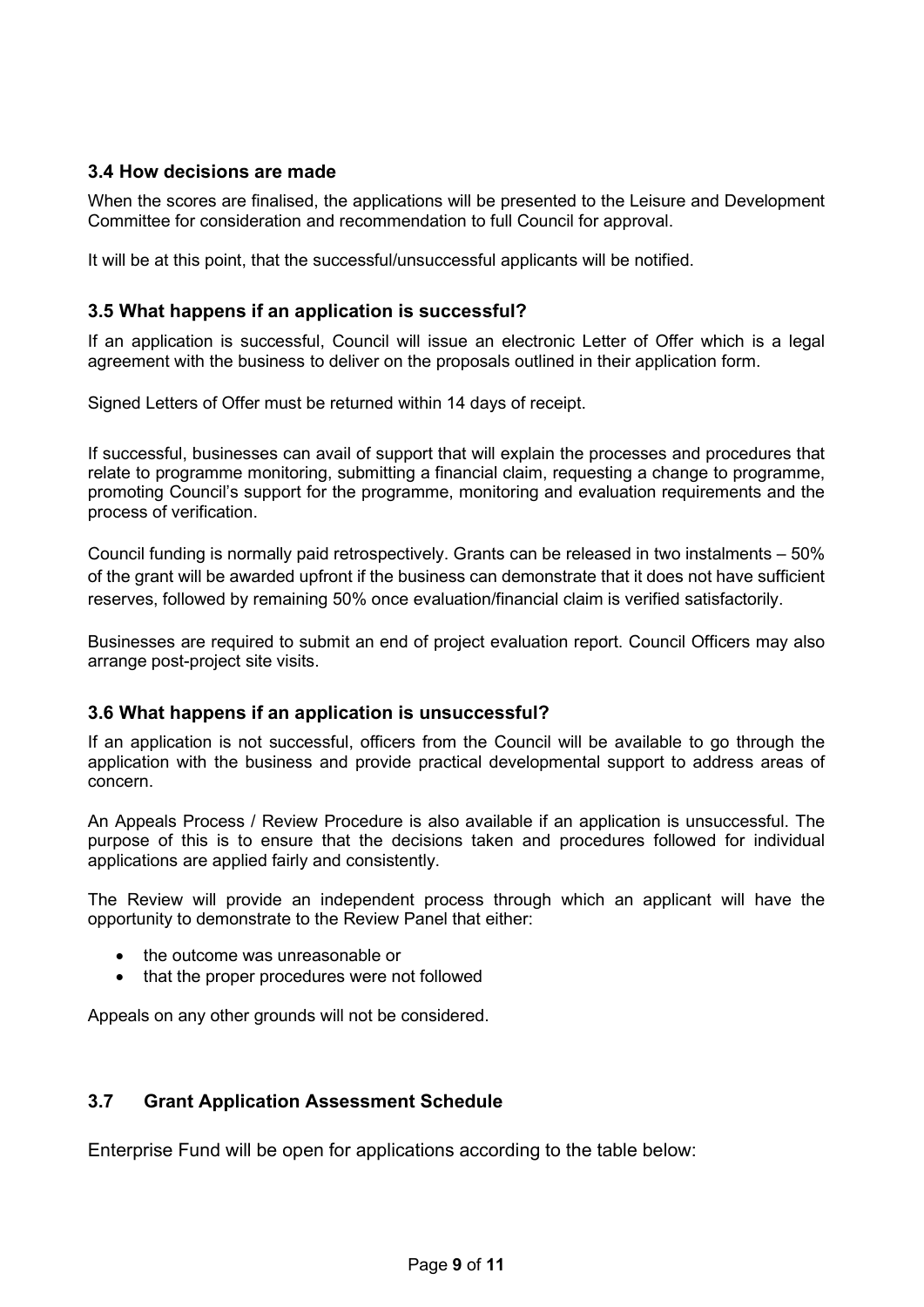| <b>Opening Date:</b>  | <b>Closing Date:</b>                                                                                                                                                                                  |  |  |
|-----------------------|-------------------------------------------------------------------------------------------------------------------------------------------------------------------------------------------------------|--|--|
| Monday 4th April 2022 | Friday 29th April 2022 at 12 noon                                                                                                                                                                     |  |  |
|                       | No late applications will be accepted under<br>any circumstances and all required<br>supporting documentation must be<br>supplied at time of submission or the<br>application will not be considered. |  |  |

The Enterprise Fund will follow this seven step administrative process:

| Step 1 | Open call for applications is made                                                                                                                  |  |
|--------|-----------------------------------------------------------------------------------------------------------------------------------------------------|--|
| Step 2 | Applications are submitted online                                                                                                                   |  |
| Step 3 | Applications are assessed                                                                                                                           |  |
| Step 4 | Results of the assessment process are ratified by Causeway Coast and Glens<br><b>Borough Council</b>                                                |  |
| Step 5 | Notification of funding is issued to applicants                                                                                                     |  |
| Step 6 | Letters of Offer are issued and are accepted                                                                                                        |  |
| Step 7 | Staged payments granted retrospectively to successful applicants on submission of<br>all required documentation to verify expenditure and outcomes. |  |

#### 3.8 Application Process

All applications for financial assistance from Causeway Coast and Glens Borough Council for Enterprise Fund 2022 should be submitted online via Causeway Coast and Glens Borough Council's online Funding Hub at: www.causewaycoastandglens.gov.uk/grantsandfunding

It is the responsibility of each applicant to ensure that their application is submitted prior to the advertised time and date of closing. Applications received after the closing time/date will not be considered for funding. No exceptions will be made and there is no recourse to appeal.

#### The deadline for submissions to Causeway Coast and Glens Borough Council's Enterprise Fund 2022 is 12 noon on Friday 29th April 2022